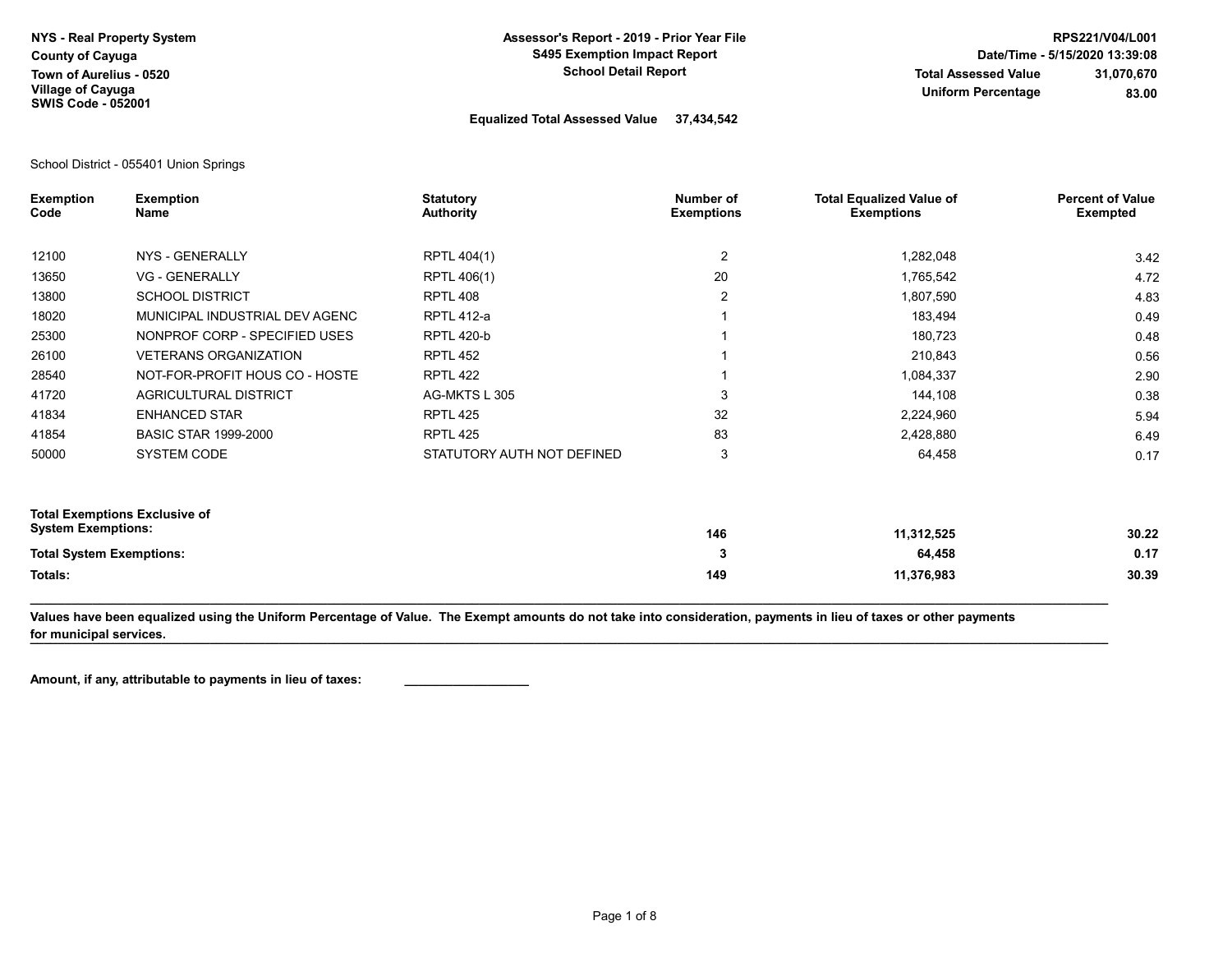## Equalized Total Assessed Value 339,323,940

School District - 055401 Union Springs

| <b>Exemption</b><br>Code | <b>Exemption</b><br>Name              | <b>Statutory</b><br><b>Authority</b> | Number of<br><b>Exemptions</b> | <b>Total Equalized Value of</b><br><b>Exemptions</b> | <b>Percent of Value</b><br><b>Exempted</b> |
|--------------------------|---------------------------------------|--------------------------------------|--------------------------------|------------------------------------------------------|--------------------------------------------|
| 12100                    | NYS - GENERALLY                       | RPTL 404(1)                          | 4                              | 807,231                                              | 0.24                                       |
| 13100                    | CO - GENERALLY                        | RPTL 406(1)                          | 2                              | 244,699                                              | 0.07                                       |
| 13240                    | CO O/S LIMITS - SEWER OR WATER        | RPTL 406(3)                          |                                | 106,867                                              | 0.03                                       |
| 13350                    | <b>CITY - GENERALLY</b>               | RPTL 406(1)                          |                                | 36,988                                               | 0.01                                       |
| 13500                    | TOWN - GENERALLY                      | RPTL 406(1)                          | 9                              | 4,566,386                                            | 1.35                                       |
| 13650                    | <b>VG - GENERALLY</b>                 | RPTL 406(1)                          |                                | 6,024,096                                            | 1.78                                       |
| 13850                    | <b>BOCES</b>                          | <b>RPTL 408</b>                      | 2                              | 30,937,590                                           | 9.12                                       |
| 18020                    | MUNICIPAL INDUSTRIAL DEV AGENC        | <b>RPTL 412-a</b>                    | 27                             | 53,384,639                                           | 15.73                                      |
| 25110                    | NONPROF CORP - RELIG(CONST PRO        | <b>RPTL 420-a</b>                    | 2                              | 1,122,410                                            | 0.33                                       |
| 25120                    | NONPROF CORP - EDUCL(CONST PRO        | <b>RPTL 420-a</b>                    |                                | 897,590                                              | 0.26                                       |
| 25130                    | NONPROF CORP - CHAR (CONST PRO        | <b>RPTL 420-a</b>                    |                                | 595,422                                              | 0.18                                       |
| 25300                    | NONPROF CORP - SPECIFIED USES         | <b>RPTL 420-b</b>                    |                                | 170,723                                              | 0.05                                       |
| 26400                    | INC VOLUNTEER FIRE CO OR DEPT         | RPTL 464(2)                          | 2                              | 602,410                                              | 0.18                                       |
| 27350                    | PRIVATELY OWNED CEMETERY LAND         | <b>RPTL 446</b>                      | 2                              | 78,313                                               | 0.02                                       |
| 28540                    | NOT-FOR-PROFIT HOUS CO - HOSTE        | <b>RPTL 422</b>                      | 2                              | 450,121                                              | 0.13                                       |
| 41400                    | <b>CLERGY</b>                         | <b>RPTL 460</b>                      |                                | 1,807                                                | 0.00                                       |
| 41700                    | AGRICULTURAL BUILDING                 | <b>RPTL 483</b>                      | 5                              | 2,084,338                                            | 0.61                                       |
| 41720                    | <b>AGRICULTURAL DISTRICT</b>          | AG-MKTS L 305                        | 156                            | 14,037,321                                           | 4.14                                       |
| 41800                    | PERSONS AGE 65 OR OVER                | <b>RPTL 467</b>                      | 6                              | 290,773                                              | 0.09                                       |
| 41804                    | PERSONS AGE 65 OR OVER                | <b>RPTL 467</b>                      | 8                              | 221,398                                              | 0.07                                       |
| 41834                    | <b>ENHANCED STAR</b>                  | <b>RPTL 425</b>                      | 166                            | 11,144,068                                           | 3.28                                       |
| 41854                    | <b>BASIC STAR 1999-2000</b>           | <b>RPTL 425</b>                      | 346                            | 10,077,804                                           | 2.97                                       |
| 42100                    | SILOS, MANURE STORAGE TANKS,          | <b>RPTL 483-a</b>                    | 18                             | 453,058                                              | 0.13                                       |
| 47610                    | <b>BUSINESS INVESTMENT PROPERTY P</b> | <b>RPTL 485-b</b>                    | 2                              | 165,195                                              | 0.05                                       |
| 49500                    | SOLAR OR WIND ENERGY SYSTEM           | <b>RPTL 487</b>                      |                                | 90,361                                               | 0.03                                       |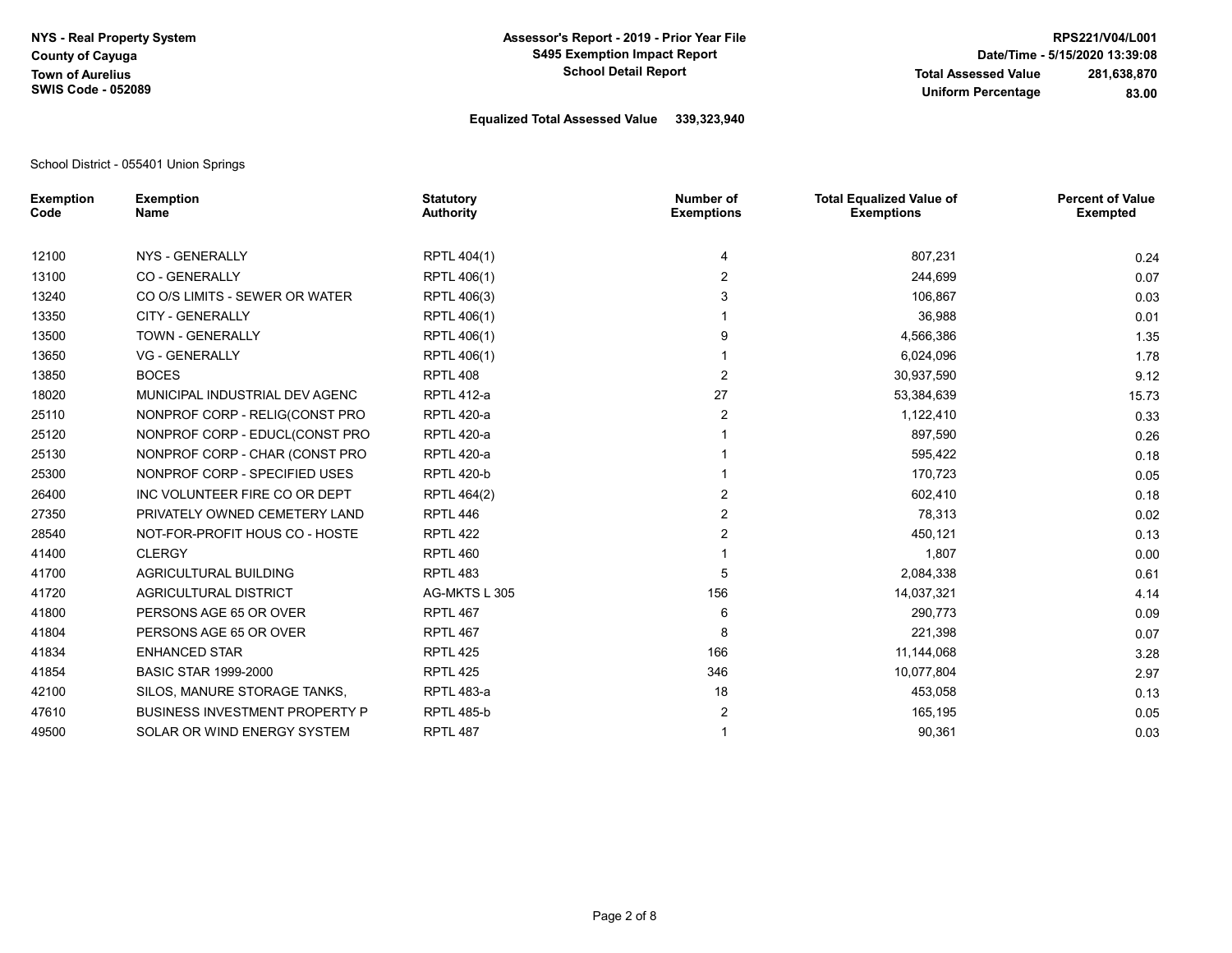| NYS - Real Property System<br><b>County of Cayuga</b><br><b>Town of Aurelius</b><br><b>SWIS Code - 052089</b> | Assessor's Report - 2019 - Prior Year File<br><b>S495 Exemption Impact Report</b><br><b>School Detail Report</b> | <b>Total Assessed Value</b><br><b>Uniform Percentage</b> | RPS221/V04/L001<br>Date/Time - 5/15/2020 13:39:08<br>281.638.870<br>83.00 |
|---------------------------------------------------------------------------------------------------------------|------------------------------------------------------------------------------------------------------------------|----------------------------------------------------------|---------------------------------------------------------------------------|
|                                                                                                               | <b>Equalized Total Assessed Value</b><br>339.323.940                                                             |                                                          |                                                                           |

School District - 055401 Union Springs

| Exemption<br>Code                                                 | <b>Exemption</b><br>Name | <b>Statutory</b><br>Authority | Number of<br><b>Exemptions</b> | <b>Total Equalized Value of</b><br><b>Exemptions</b> | <b>Percent of Value</b><br>Exempted |
|-------------------------------------------------------------------|--------------------------|-------------------------------|--------------------------------|------------------------------------------------------|-------------------------------------|
| 50000                                                             | <b>SYSTEM CODE</b>       | STATUTORY AUTH NOT DEFINED    | 5                              | 77,831                                               | 0.02                                |
| <b>Total Exemptions Exclusive of</b><br><b>System Exemptions:</b> |                          |                               | 769                            | 138,591,608                                          | 40.84                               |
| <b>Total System Exemptions:</b>                                   |                          |                               | 5                              | 77,831                                               | 0.02                                |
| Totals:                                                           |                          |                               | 774                            | 138,669,439                                          | 40.87                               |

\_\_\_\_\_\_\_\_\_\_\_\_\_\_\_\_\_\_\_\_\_\_\_\_\_\_\_\_\_\_\_\_\_\_\_\_\_\_\_\_\_\_\_\_\_\_\_\_\_\_\_\_\_\_\_\_\_\_\_\_\_\_\_\_\_\_\_\_\_\_\_\_\_\_\_\_\_\_\_\_\_\_\_\_\_\_\_\_\_\_\_\_\_\_\_\_\_\_\_\_\_\_\_\_\_\_\_\_\_\_\_\_\_\_\_\_\_\_\_\_\_\_\_\_\_\_\_\_\_\_\_\_\_\_\_\_\_\_\_\_\_\_\_\_\_\_\_\_\_\_\_\_\_\_\_\_

tor municipal services.<br>The municipal services. Values have been equalized using the Uniform Percentage of Value. The Exempt amounts do not take into consideration, payments in lieu of taxes or other payments for municipal services.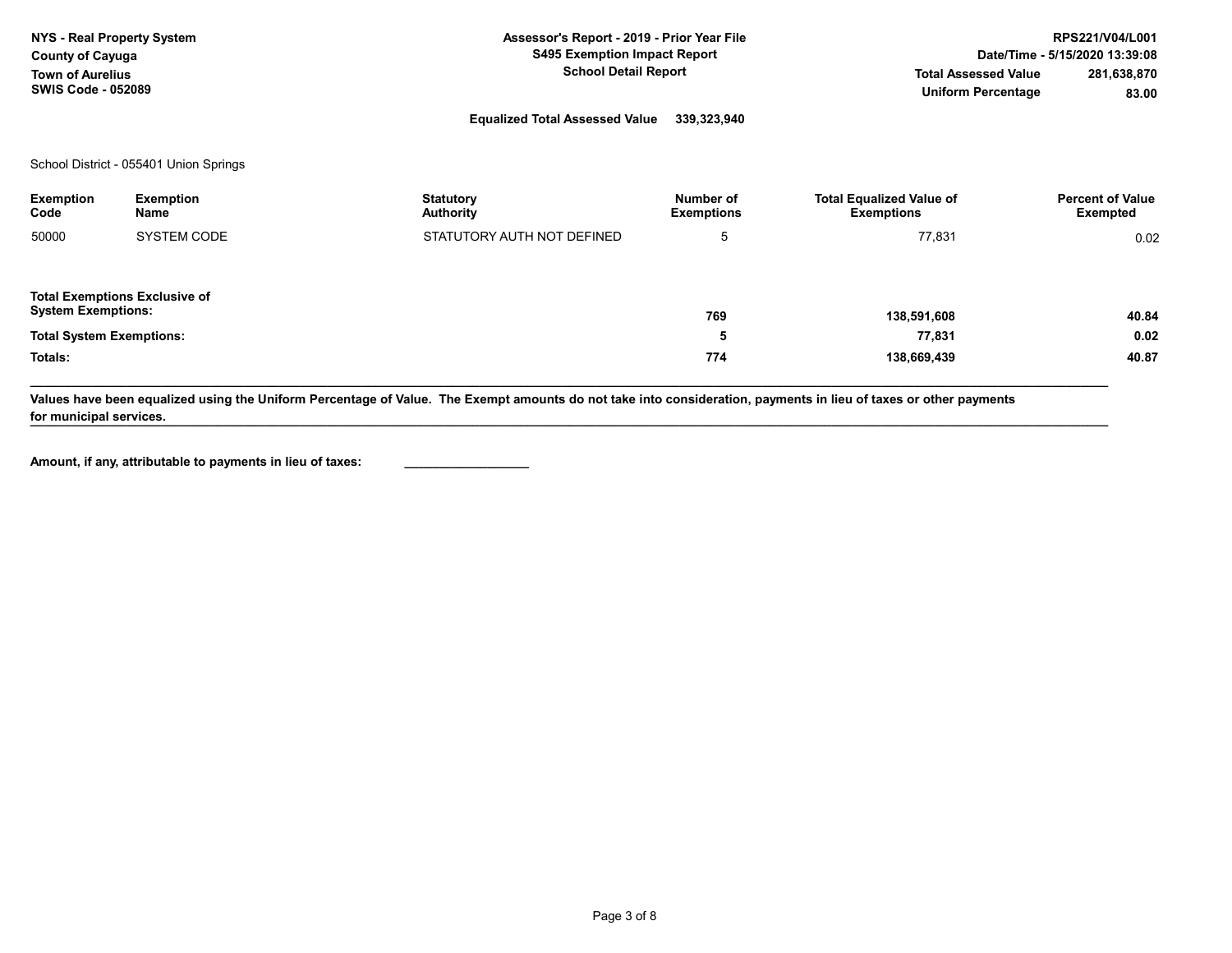Assessor's Report - 2019 - Prior Year File S495 Exemption Impact Report School Detail Report

Equalized Total Assessed Value 107,813,193

School District - 055401 Union Springs

| <b>Exemption</b><br>Code        | <b>Exemption</b><br>Name              | <b>Statutory</b><br><b>Authority</b> | Number of<br><b>Exemptions</b> | <b>Total Equalized Value of</b><br><b>Exemptions</b> | <b>Percent of Value</b><br><b>Exempted</b> |
|---------------------------------|---------------------------------------|--------------------------------------|--------------------------------|------------------------------------------------------|--------------------------------------------|
| 13500                           | <b>TOWN - GENERALLY</b>               | RPTL 406(1)                          | 6                              | 995,400                                              | 0.92                                       |
| 25110                           | NONPROF CORP - RELIG(CONST PRO        | <b>RPTL 420-a</b>                    |                                | 453,500                                              | 0.42                                       |
| 25300                           | NONPROF CORP - SPECIFIED USES         | <b>RPTL 420-b</b>                    | 3                              | 645,500                                              | 0.60                                       |
| 27350                           | PRIVATELY OWNED CEMETERY LAND         | RPTL 446                             | $\overline{2}$                 | 130,700                                              | 0.12                                       |
| 41400                           | <b>CLERGY</b>                         | <b>RPTL 460</b>                      |                                | 1,500                                                | 0.00                                       |
| 41700                           | <b>AGRICULTURAL BUILDING</b>          | <b>RPTL 483</b>                      |                                | 5,161,177                                            | 4.79                                       |
| 41720                           | AGRICULTURAL DISTRICT                 | AG-MKTS L 305                        | 123                            | 35,662,623                                           | 33.08                                      |
| 41800                           | PERSONS AGE 65 OR OVER                | <b>RPTL 467</b>                      | 3                              | 298,440                                              | 0.28                                       |
| 41804                           | PERSONS AGE 65 OR OVER                | <b>RPTL 467</b>                      | 3                              | 57,690                                               | 0.05                                       |
| 41834                           | <b>ENHANCED STAR</b>                  | <b>RPTL 425</b>                      | 54                             | 3,898,460                                            | 3.62                                       |
| 41854                           | <b>BASIC STAR 1999-2000</b>           | <b>RPTL 425</b>                      | 142                            | 4,488,120                                            | 4.16                                       |
| 42100                           | SILOS, MANURE STORAGE TANKS,          | <b>RPTL 483-a</b>                    | 14                             | 2,013,753                                            | 1.87                                       |
| 42140                           | Anaerobic Digestion Facilities        | <b>RPTL 483-e</b>                    |                                | 1,400,000                                            | 1.30                                       |
| 47610                           | <b>BUSINESS INVESTMENT PROPERTY P</b> | <b>RPTL 485-b</b>                    |                                | 69,850                                               | 0.06                                       |
| 49500                           | SOLAR OR WIND ENERGY SYSTEM           | <b>RPTL 487</b>                      |                                |                                                      | 0.00                                       |
| <b>System Exemptions:</b>       | <b>Total Exemptions Exclusive of</b>  |                                      | 362                            | 55,276,714                                           | 51.27                                      |
| <b>Total System Exemptions:</b> |                                       |                                      | 0                              |                                                      | 0.00                                       |
| Totals:                         |                                       |                                      | 362                            | 55,276,714                                           | 51.27                                      |

\_\_\_\_\_\_\_\_\_\_\_\_\_\_\_\_\_\_\_\_\_\_\_\_\_\_\_\_\_\_\_\_\_\_\_\_\_\_\_\_\_\_\_\_\_\_\_\_\_\_\_\_\_\_\_\_\_\_\_\_\_\_\_\_\_\_\_\_\_\_\_\_\_\_\_\_\_\_\_\_\_\_\_\_\_\_\_\_\_\_\_\_\_\_\_\_\_\_\_\_\_\_\_\_\_\_\_\_\_\_\_\_\_\_\_\_\_\_\_\_\_\_\_\_\_\_\_\_\_\_\_\_\_\_\_\_\_\_\_\_\_\_\_\_\_\_\_\_\_\_\_\_\_\_\_\_ Values have been equalized using the Uniform Percentage of Value. The Exempt amounts do not take into consideration, payments in lieu of taxes or other payments for municipal services.

\_\_\_\_\_\_\_\_\_\_\_\_\_\_\_\_\_\_\_\_\_\_\_\_\_\_\_\_\_\_\_\_\_\_\_\_\_\_\_\_\_\_\_\_\_\_\_\_\_\_\_\_\_\_\_\_\_\_\_\_\_\_\_\_\_\_\_\_\_\_\_\_\_\_\_\_\_\_\_\_\_\_\_\_\_\_\_\_\_\_\_\_\_\_\_\_\_\_\_\_\_\_\_\_\_\_\_\_\_\_\_\_\_\_\_\_\_\_\_\_\_\_\_\_\_\_\_\_\_\_\_\_\_\_\_\_\_\_\_\_\_\_\_\_\_\_\_\_\_\_\_\_\_\_\_\_

 $\overline{\phantom{a}}$  , where  $\overline{\phantom{a}}$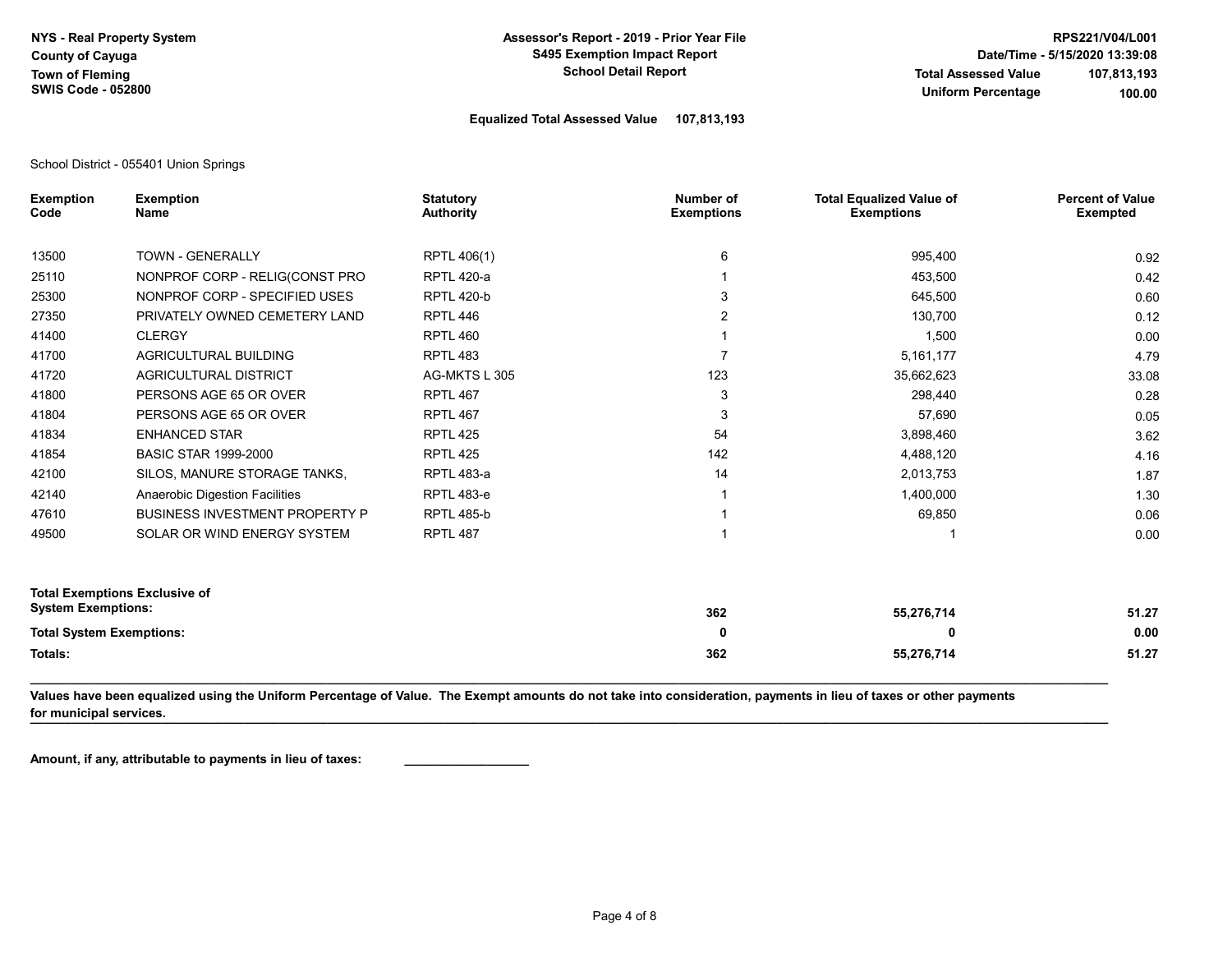Assessor's Report - 2019 - Prior Year File S495 Exemption Impact Report School Detail Report

Equalized Total Assessed Value 33,641,238

School District - 055401 Union Springs

| <b>Exemption</b><br>Code                                          | <b>Exemption</b><br>Name      | <b>Statutory</b><br><b>Authority</b> | Number of<br><b>Exemptions</b> | <b>Total Equalized Value of</b><br><b>Exemptions</b> | <b>Percent of Value</b><br><b>Exempted</b> |
|-------------------------------------------------------------------|-------------------------------|--------------------------------------|--------------------------------|------------------------------------------------------|--------------------------------------------|
| 25300                                                             | NONPROF CORP - SPECIFIED USES | <b>RPTL 420-b</b>                    |                                | 2,418                                                | 0.01                                       |
| 41400                                                             | <b>CLERGY</b>                 | RPTL 460                             |                                | 1,648                                                | 0.00                                       |
| 41720                                                             | <b>AGRICULTURAL DISTRICT</b>  | AG-MKTS L 305                        | 28                             | 6,829,296                                            | 20.30                                      |
| 41834                                                             | <b>ENHANCED STAR</b>          | <b>RPTL 425</b>                      | 6                              | 443,934                                              | 1.32                                       |
| 41854                                                             | <b>BASIC STAR 1999-2000</b>   | <b>RPTL 425</b>                      | 21                             | 646,160                                              | 1.92                                       |
| 49500                                                             | SOLAR OR WIND ENERGY SYSTEM   | <b>RPTL 487</b>                      |                                | 6,484                                                | 0.02                                       |
| <b>Total Exemptions Exclusive of</b><br><b>System Exemptions:</b> |                               |                                      | 58                             | 7,929,940                                            | 23.57                                      |
| <b>Total System Exemptions:</b>                                   |                               |                                      | 0                              | 0                                                    | 0.00                                       |
| Totals:                                                           |                               |                                      | 58                             | 7,929,940                                            | 23.57                                      |

tor municipal services.<br>The magnetic services and the contract of the contract of the contract of the contract of the contract of the contract of the contract of the contract of the contract of the contract of Values have been equalized using the Uniform Percentage of Value. The Exempt amounts do not take into consideration, payments in lieu of taxes or other payments for municipal services.

\_\_\_\_\_\_\_\_\_\_\_\_\_\_\_\_\_\_\_\_\_\_\_\_\_\_\_\_\_\_\_\_\_\_\_\_\_\_\_\_\_\_\_\_\_\_\_\_\_\_\_\_\_\_\_\_\_\_\_\_\_\_\_\_\_\_\_\_\_\_\_\_\_\_\_\_\_\_\_\_\_\_\_\_\_\_\_\_\_\_\_\_\_\_\_\_\_\_\_\_\_\_\_\_\_\_\_\_\_\_\_\_\_\_\_\_\_\_\_\_\_\_\_\_\_\_\_\_\_\_\_\_\_\_\_\_\_\_\_\_\_\_\_\_\_\_\_\_\_\_\_\_\_\_\_\_

 $\_$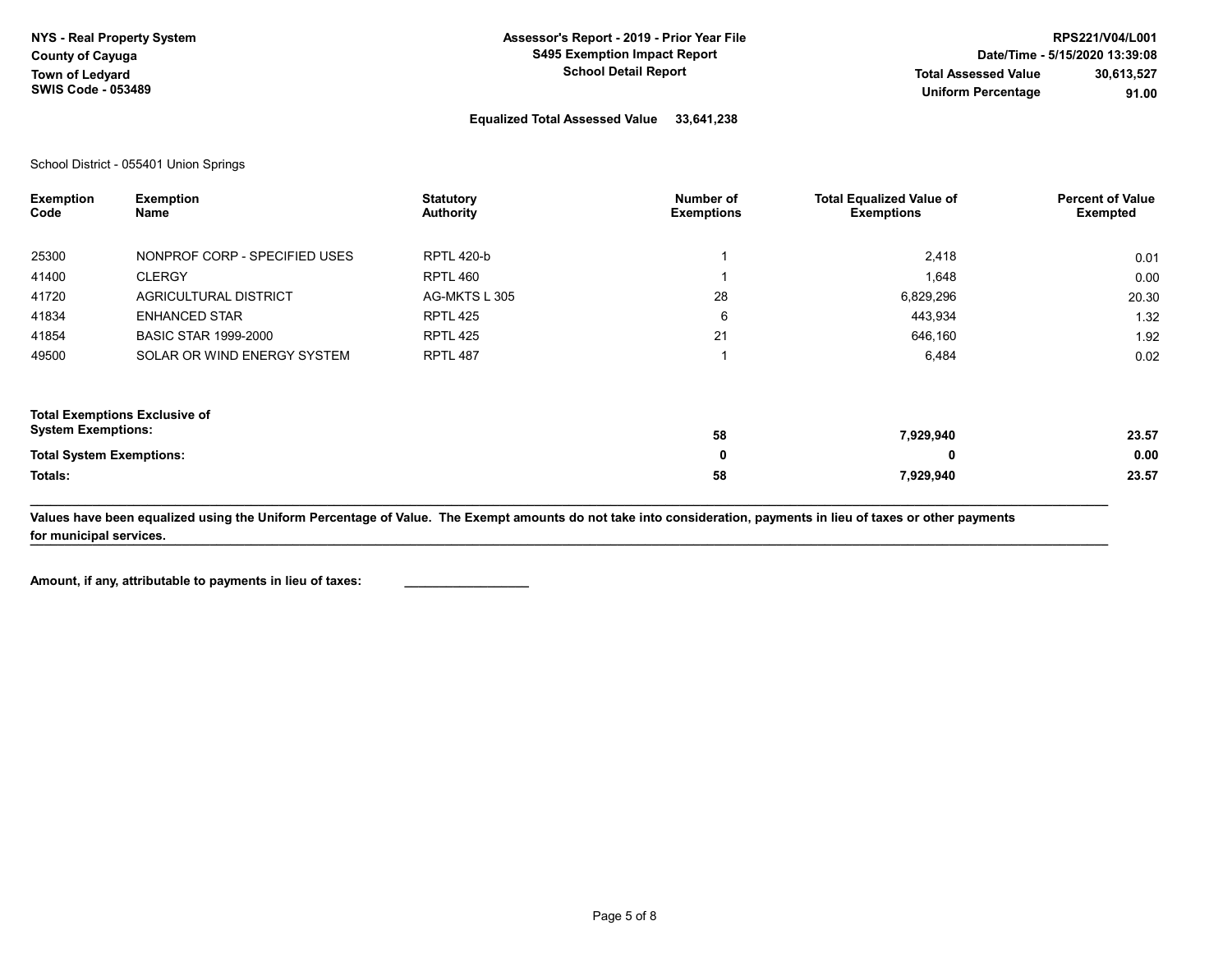| NYS - Real Property System<br><b>County of Cayuga</b><br><b>Town of Scipio</b><br><b>SWIS Code - 054800</b> | Assessor's Report - 2019 - Prior Year File<br><b>S495 Exemption Impact Report</b><br><b>School Detail Report</b> | <b>Total Assessed Value</b><br><b>Uniform Percentage</b> | RPS221/V04/L001<br>Date/Time - 5/15/2020 13:39:08<br>9,924,821<br>97.00 |
|-------------------------------------------------------------------------------------------------------------|------------------------------------------------------------------------------------------------------------------|----------------------------------------------------------|-------------------------------------------------------------------------|
|                                                                                                             | <b>Equalized Total Assessed Value</b><br>10,231,774                                                              |                                                          |                                                                         |

School District - 055401 Union Springs

| <b>Exemption</b><br>Code                                          | <b>Exemption</b><br>Name       | <b>Statutory</b><br><b>Authority</b> | Number of<br><b>Exemptions</b> | <b>Total Equalized Value of</b><br><b>Exemptions</b> | <b>Percent of Value</b><br><b>Exempted</b> |
|-------------------------------------------------------------------|--------------------------------|--------------------------------------|--------------------------------|------------------------------------------------------|--------------------------------------------|
| 25110                                                             | NONPROF CORP - RELIG(CONST PRO | <b>RPTL 420-a</b>                    |                                | 345,361                                              | 3.38                                       |
| 41720                                                             | AGRICULTURAL DISTRICT          | AG-MKTS L 305                        | 15                             | 4,241,968                                            | 41.46                                      |
| 41834                                                             | <b>ENHANCED STAR</b>           | <b>RPTL 425</b>                      | 6                              | 416,472                                              | 4.07                                       |
| 41854                                                             | <b>BASIC STAR 1999-2000</b>    | <b>RPTL 425</b>                      | 11                             | 333,399                                              | 3.26                                       |
| <b>Total Exemptions Exclusive of</b><br><b>System Exemptions:</b> |                                |                                      | 33                             | 5,337,200                                            | 52.16                                      |
| <b>Total System Exemptions:</b>                                   |                                |                                      | 0                              | 0                                                    | 0.00                                       |
| Totals:                                                           |                                |                                      | 33                             | 5,337,200                                            | 52.16                                      |

tor municipal services.<br>The magnetic services and the contract of the contract of the contract of the contract of the contract of the contract of the contract of the contract of the contract of the contract of Values have been equalized using the Uniform Percentage of Value. The Exempt amounts do not take into consideration, payments in lieu of taxes or other payments for municipal services.

\_\_\_\_\_\_\_\_\_\_\_\_\_\_\_\_\_\_\_\_\_\_\_\_\_\_\_\_\_\_\_\_\_\_\_\_\_\_\_\_\_\_\_\_\_\_\_\_\_\_\_\_\_\_\_\_\_\_\_\_\_\_\_\_\_\_\_\_\_\_\_\_\_\_\_\_\_\_\_\_\_\_\_\_\_\_\_\_\_\_\_\_\_\_\_\_\_\_\_\_\_\_\_\_\_\_\_\_\_\_\_\_\_\_\_\_\_\_\_\_\_\_\_\_\_\_\_\_\_\_\_\_\_\_\_\_\_\_\_\_\_\_\_\_\_\_\_\_\_\_\_\_\_\_\_\_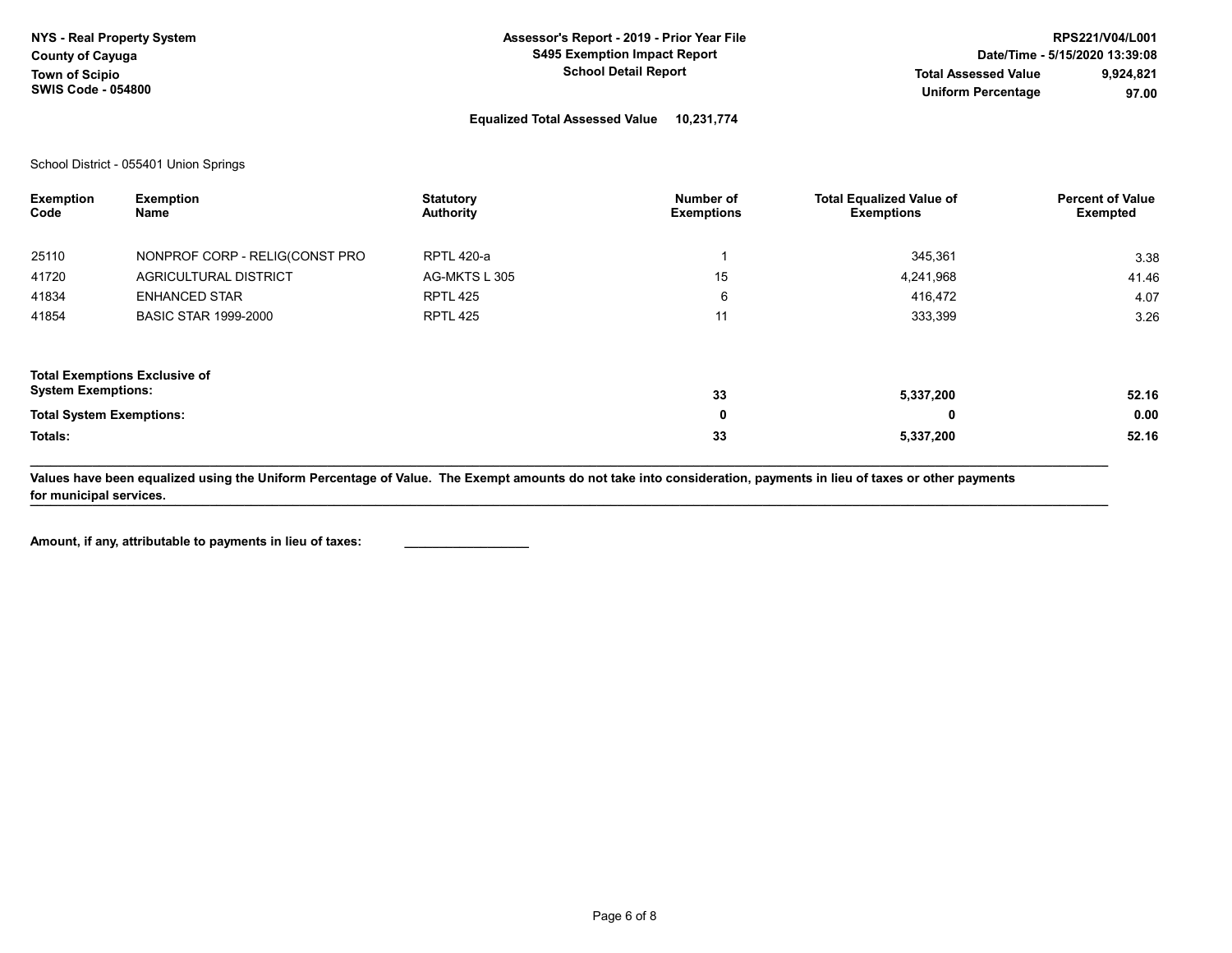## Equalized Total Assessed Value 94,540,081

| <b>Exemption</b><br>Code        | <b>Exemption</b><br>Name             | <b>Statutory</b><br><b>Authority</b> | Number of<br><b>Exemptions</b> | <b>Total Equalized Value of</b><br><b>Exemptions</b> | <b>Percent of Value</b><br><b>Exempted</b> |
|---------------------------------|--------------------------------------|--------------------------------------|--------------------------------|------------------------------------------------------|--------------------------------------------|
| 12100                           | NYS - GENERALLY                      | RPTL 404(1)                          | 5                              | 259,607                                              | 0.27                                       |
| 13100                           | CO - GENERALLY                       | RPTL 406(1)                          |                                | 244,183                                              | 0.26                                       |
| 13650                           | <b>VG - GENERALLY</b>                | RPTL 406(1)                          | 10                             | 2,941,569                                            | 3.11                                       |
| 13660                           | <b>VG - CEMETERY LAND</b>            | RPTL 446                             | 2                              | 144,575                                              | 0.15                                       |
| 14100                           | <b>USA - GENERALLY</b>               | RPTL 400(1)                          |                                | 152,288                                              | 0.16                                       |
| 25110                           | NONPROF CORP - RELIG(CONST PRO       | <b>RPTL 420-a</b>                    | 9                              | 8,525,613                                            | 9.02                                       |
| 25120                           | NONPROF CORP - EDUCL(CONST PRO       | <b>RPTL 420-a</b>                    |                                | 3,462,092                                            | 3.66                                       |
| 25130                           | NONPROF CORP - CHAR (CONST PRO       | <b>RPTL 420-a</b>                    |                                | 122,092                                              | 0.13                                       |
| 25300                           | NONPROF CORP - SPECIFIED USES        | <b>RPTL 420-b</b>                    |                                | 370,065                                              | 0.39                                       |
| 26100                           | <b>VETERANS ORGANIZATION</b>         | <b>RPTL 452</b>                      |                                | 347,843                                              | 0.37                                       |
| 26400                           | INC VOLUNTEER FIRE CO OR DEPT        | RPTL 464(2)                          |                                | 1,865,752                                            | 1.97                                       |
| 41300                           | PARAPLEGIC VETS                      | RPTL 458(3)                          |                                | 427,190                                              | 0.45                                       |
| 41720                           | <b>AGRICULTURAL DISTRICT</b>         | AG-MKTS L 305                        |                                | 19,519                                               | 0.02                                       |
| 41804                           | PERSONS AGE 65 OR OVER               | <b>RPTL 467</b>                      |                                | 16,013                                               | 0.02                                       |
| 41834                           | <b>ENHANCED STAR</b>                 | <b>RPTL 425</b>                      | 66                             | 4,746,942                                            | 5.02                                       |
| 41854                           | <b>BASIC STAR 1999-2000</b>          | <b>RPTL 425</b>                      | 156                            | 5,225,025                                            | 5.53                                       |
| 49500                           | SOLAR OR WIND ENERGY SYSTEM          | <b>RPTL 487</b>                      | -1                             | 32,680                                               | 0.03                                       |
| <b>System Exemptions:</b>       | <b>Total Exemptions Exclusive of</b> |                                      | 259                            | 28,903,048                                           | 30.57                                      |
| <b>Total System Exemptions:</b> |                                      | 0                                    | 0                              | 0.00                                                 |                                            |
| Totals:                         |                                      | 259                                  | 28,903,048                     | 30.57                                                |                                            |

tor municipal services.<br>The magnetic services and the contract of the contract of the contract of the contract of the contract of the contract of the contract of the contract of the contract of the contract of Values have been equalized using the Uniform Percentage of Value. The Exempt amounts do not take into consideration, payments in lieu of taxes or other payments for municipal services.

 $\_$